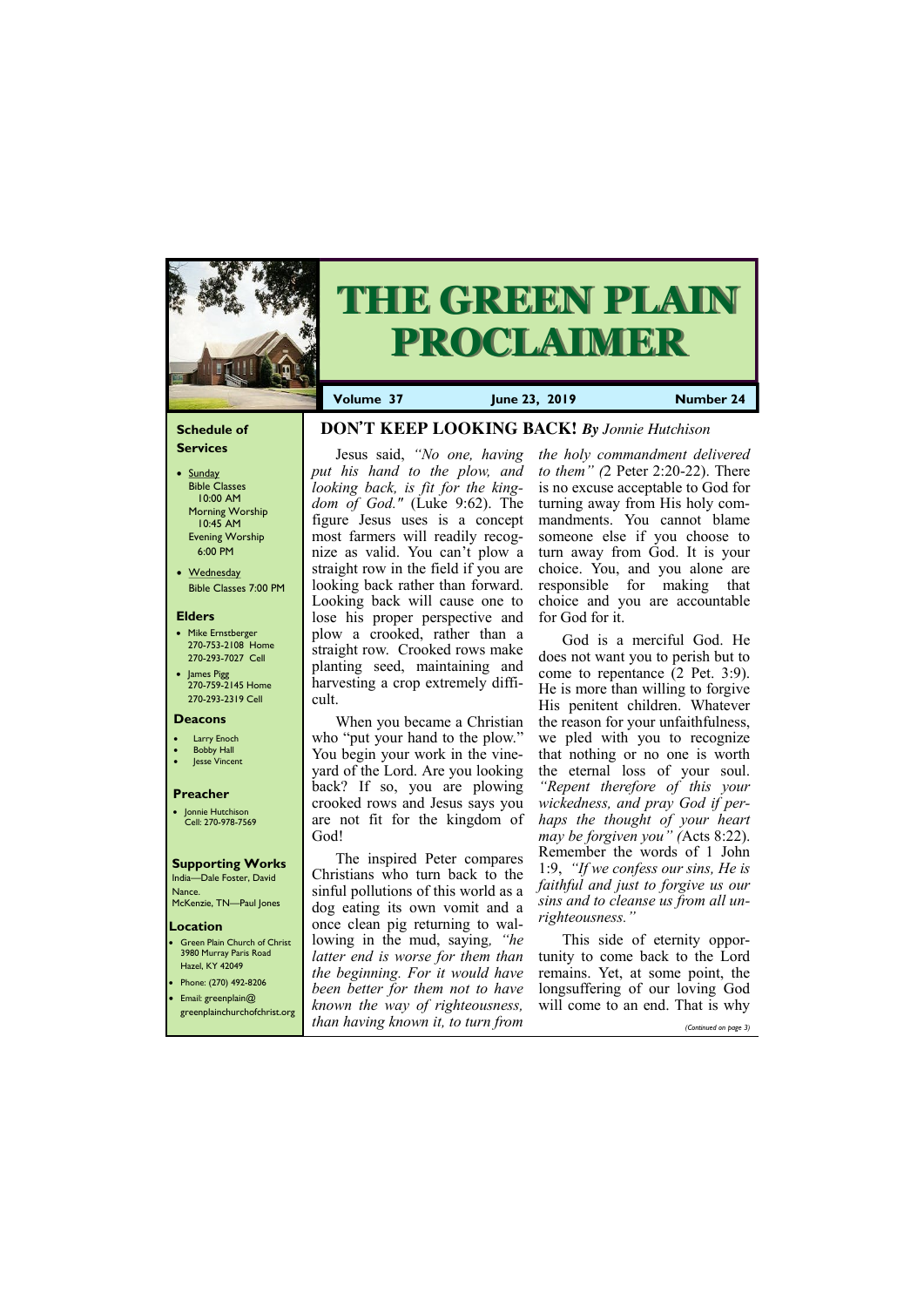# NEWS AND NOTES

- *REMEMBER IN PRAYER: Green Plain members*: Paul Brandon Lori Brandon , Peggy Jarvis, Rex and Margaret Enoch, Will Ed and Faye Travis , Mary Crutchfield, Vickie and Kaitlyn Canter, Joanne Barnes, Frank Towery, Maxine Pool, Hayes and Marjorie Grady, Mary Lowrie, Jim Fielder, Larry Enoch and Jesse and Mary Vincent.
- **Family and Friends:** Betty Pond, Naomi Pigg, Byron White, Meredith Enoch, Kenneth Mizell, Walter Bryars, Ann Workman, Mike and Dollie Kiser, Will and Nancy Winchester, Dean Carroll, Maryanne Stubblefield, Annie Lyons, Kenzie Murdock, Jim Hutson, Amy Lyons, Janice Canter, Maryanne Pedigrew, Dale Foster, Thomas Cooker, Don and Sherry Blackwell and Neal Parker.
- We rejoice with Juan Maldonato who was baptized into Christ this past Sunday night.
- This year's **VBS** is now history but thanks to all who participated it was a great success. A special thanks to Larry Enoch, Chad Canter, and Eli Sales for their leadership as well as to each of our teachers for their labor of love in teaching our classes. Thanks also to Luke Puckett and Glenn Head for teaching the adults. And thanks to our elders for their foresight in having VBS this year.
- **Pantry items for May** 2—Apple Sauce; 9 –Carrots; 16—Green Beans; 23—Canned Beets; 30—Baked Beans.
- Please remember our **snacks for the hospital program** and place your items in the baskets in the lobby.
- **PASS IT ON!** When you have finished reading this bulletin, why not pass it on to a loved one, friend or neighbor. Use this as a tool to spread the gospel. Or, pick up extra copies to hand or mail to others.
- **See our Facebook page** for announcements, updates and articles. Access to past editions of this bulletin are available on our website at http://greenplainchurchofchrist.org.
- **Mission Work:** Please continue to pray for the preachers this congregation is supporting in India and for Dale Foster, Ronnie Gootan, David Nance, Mike Kiser and Paul Jones in their respective works.
- Watch **"A Bible Answer"** each Sunday morning at 8:00 am on WQWQ TV in Paducah, KY. This program is also available on their website at abibleanswertv.org and on GBN and YouTube**.**
- **June 2019 Anniversaries:** Larry & Teresa Enoch—16th; James & Jan Pigg—17th; Peggy & Perry Jarvis—21st; Jim & Mary Lowrie—25th; **Birthdays:** LaDawn Hale—12th; Laura Sales—18th. Please let us know if we have left anyone out.



**Page 2**

*BIBLE RESEARCH QUESTION*

**This Week: What man, who was both king and priest, does the Hebrew writer compare to Jesus?**

**Last Week**: *How many brothers did Jesus have and what were their names?* Jesus had four half-

| brothers—James, Joses, Simon, and Judas<br>$\left($ Matthew 13:55). | and Preserved" |
|---------------------------------------------------------------------|----------------|
|                                                                     |                |

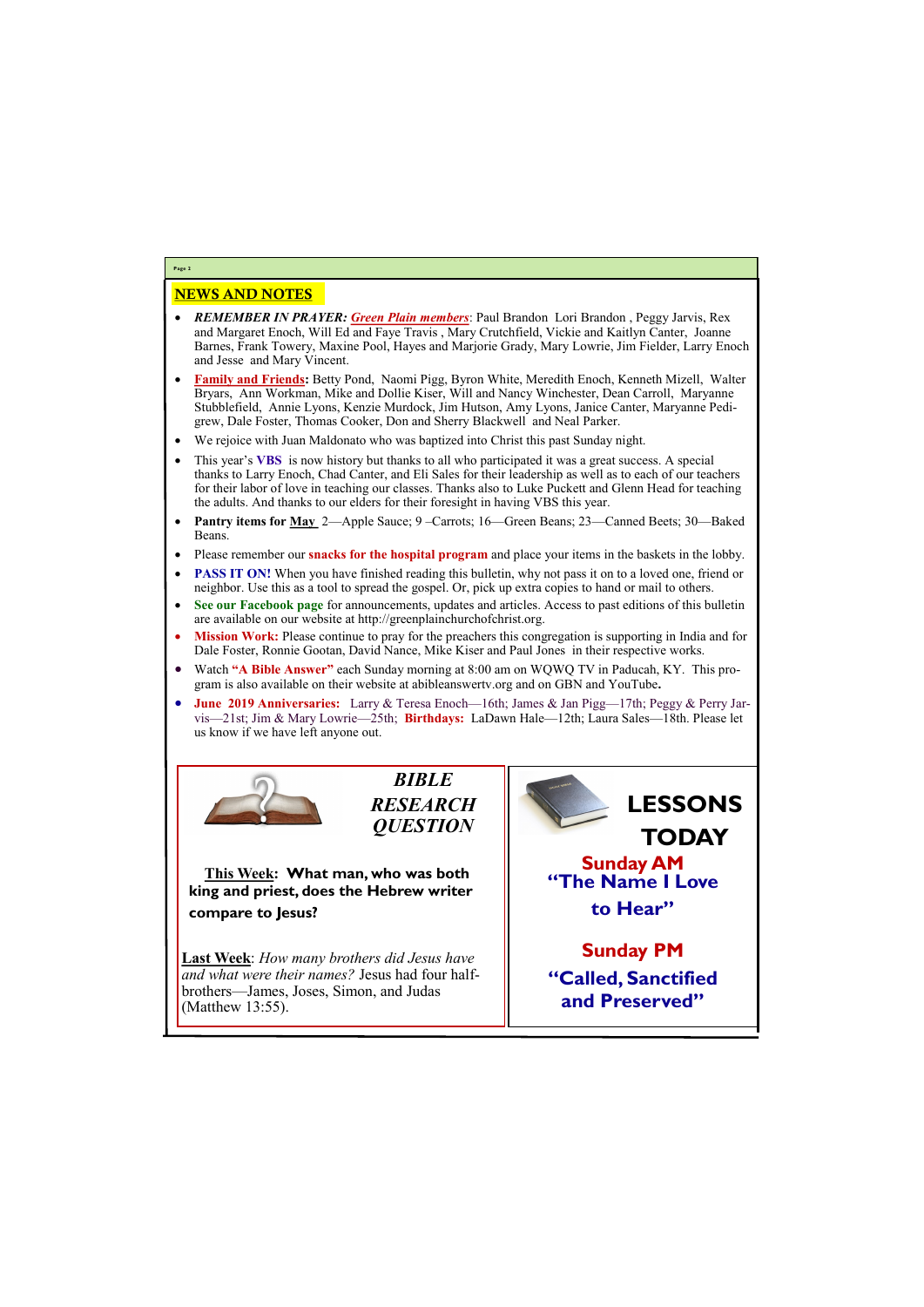**Page 3**

we will keep pleading for your repentance and return and continue to cry out in love, "Don't keep looking back!" Instead, keep looking ever forward, toward the heavenly goal, to the promise of eternal life that

awaits at the end of our labors here. Fight the good fight of faith, finish the course set before you and keep the faith. The crown of life awaits but only for those who refuse to look back! (2 Timothy 4:7-8).

#### *(Continued from page 1)*

# *IMPORTANCE OF NOT FORSAKING THE ASSEMBLY*

Why did we come together to worship Sunday? Was it because we had not seen each other since last Wednesday night or maybe even the previous Sunday? Was it because we were anxious to talk together about the winning ball game? Were we hoping for some comments on the new suit or outfit? Did we look forward to our weekly "after church" eating out together? Or was it the fellowship dinner after the worship services that was our main focus for coming? How often have we heard someone say that s/he was disappointed with the service because s/he did not get much out of it. Or brother so and so's prayer was too long. Or the babies were too noisy. Or the preacher preached too long. Or "they" did not sing any of the old favorite songs. All of these expectations and disappointments are the result of a misdirected concept of just actually what worship is and what we should expect from our worship to God.

To begin, true worship is toward God. Jesus said, *"But the hour cometh, and now is, when the true worshippers shall worship the Father in spirit and in truth: for the Father seeketh such to worship him. God is a Spirit: and they that worship him must worship him in spirit and in truth"* (John 4:23,24). We have totally missed the purpose of our worship to God when we come expecting to get something out of the worship. Our purpose should be to put into the worship: to render our worship toward God. There is only one spectator to our worship, and he is God! Now, that is not to say we will not get something out of our worship. We will. But that is not our purpose; and what

Just what is worship? The Greek concept of "worship" being "a kiss toward God" illustrates perfectly what our worship should be. For when we worship in spirit and truth, we render toward God our love, our adoration, our reverence. All is toward God. He is the spectator of our worship. We are all participants. It was He who ordered the how of our worship. Our worship should be to please Him and not ourselves. What we carry away from our worship will be the satisfaction of having rendered ourselves to Him in worship. Today we hear much about making changes in our worship to better suit the present generation. That whole movement has lost sight of the true purpose of worship and the object of our worship. To change any aspect of His worship to suit our own pleasures is to take away from God what is His and what He wanted in His worship. Jesus addressed this problem when he condemned the religious leaders of His day for the changes they had made in the worship which was to be toward God. He asked them, "*Why do ye also transgress the commandment of God by your tradition?"* (Matthew 15:3). They were changing God's commandments to better suit their own "tradition." Because of these man made changes, their worship was no longer acceptable to God. In strong, straight forward words, Jesus said to them, *"Ye hypocrites, well did Esaias prophesy of you, saying, This people draweth nigh unto me with their mouth, and honoureth me with their lips; but their heart is far from me. But in vain they do worship me, teaching for doctrines the commandments of men"* (Matthew 15:7-9). In the parallel record

we get out of it may not always be what we expect. in Mark 7, Jesus added*: "Howbeit in vain do they worship me, teaching for doctrines the (Continued on page 4)*